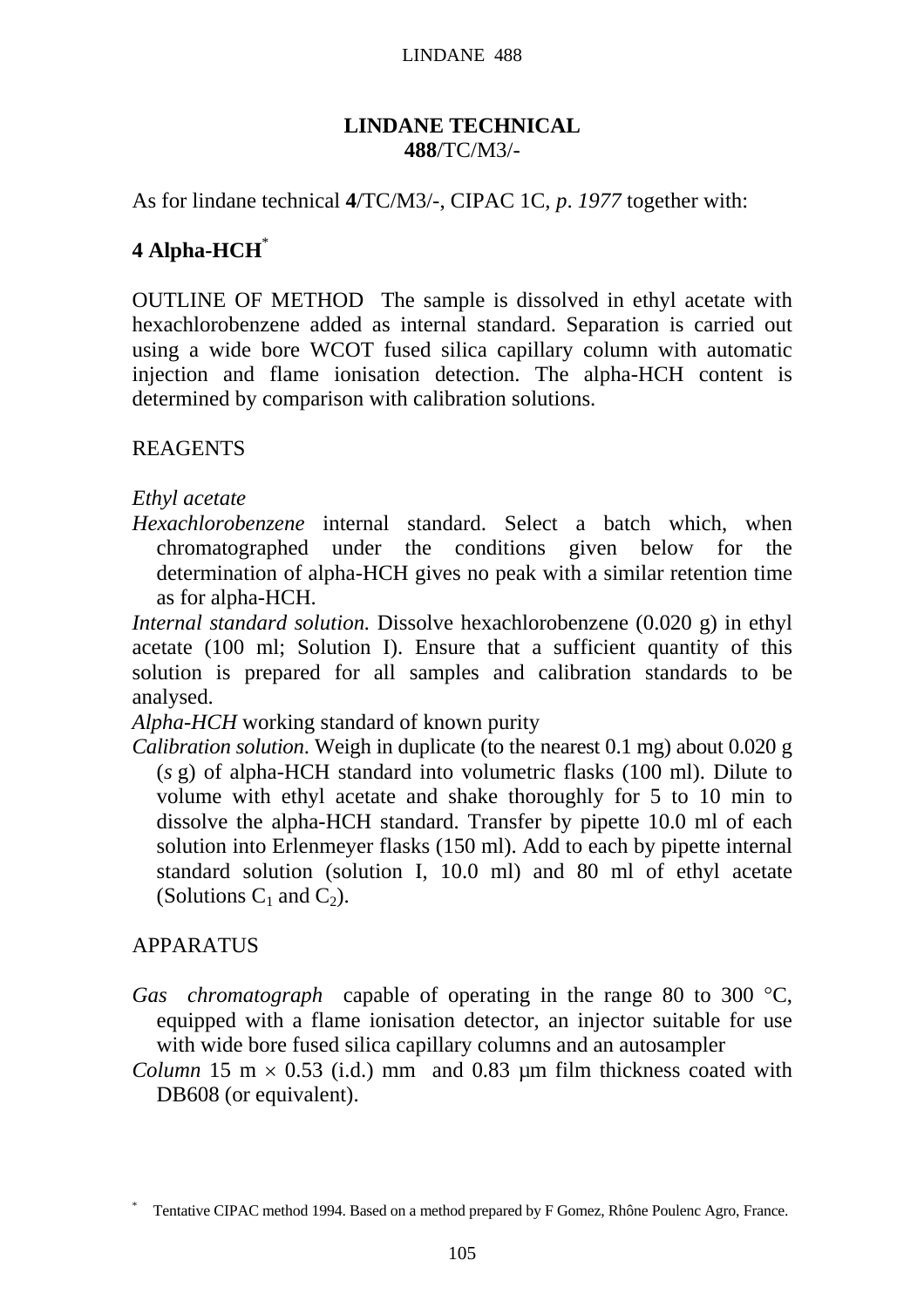#### LINDANE 488

*Automatic digital integrator* or *chromatography data system* compatible with the gas chromatograph

### PROCEDURE

## *(a) Gas chromatographic conditions* (typical):

| Injector                                          | Split/splitless in the splitless mode with de-<br>activated glass liner. It is very important to<br>minimize the contact of the vapourised sample<br>with any metallic surface. On-column injection<br>may be used. |
|---------------------------------------------------|---------------------------------------------------------------------------------------------------------------------------------------------------------------------------------------------------------------------|
| Injector temperature                              | 250 °C                                                                                                                                                                                                              |
| Splitless time                                    | 60 s                                                                                                                                                                                                                |
| Purge flow                                        | $60$ ml/min                                                                                                                                                                                                         |
| Injection volume                                  | $1 \mu l$                                                                                                                                                                                                           |
| Detector system                                   |                                                                                                                                                                                                                     |
| Type                                              | <b>FID</b>                                                                                                                                                                                                          |
| Range                                             | High sensitivity                                                                                                                                                                                                    |
| Temperature                                       | 280 °C                                                                                                                                                                                                              |
| Oven temperatures                                 |                                                                                                                                                                                                                     |
| Initial temperature                               | 80 °C                                                                                                                                                                                                               |
| Time                                              | $1 \text{ min}$                                                                                                                                                                                                     |
| Ramp                                              | 10 °C/min up to 250 °C                                                                                                                                                                                              |
| Final temperature                                 | 250 °C                                                                                                                                                                                                              |
| Time                                              | $10 \text{ min}$                                                                                                                                                                                                    |
| Gas flow rates                                    |                                                                                                                                                                                                                     |
| Helium (carrier)                                  | $10 \text{ ml/min}$                                                                                                                                                                                                 |
|                                                   | Nitrogen (make up) ) flow rates as recommended for                                                                                                                                                                  |
| Hydrogen                                          | ) the detector                                                                                                                                                                                                      |
| Air                                               |                                                                                                                                                                                                                     |
|                                                   | All gases should be purified through molecular sieves. The carrier gas                                                                                                                                              |
| should be further purified through an exigen tren |                                                                                                                                                                                                                     |

|                        | should be further purified through an oxygen trap. |
|------------------------|----------------------------------------------------|
| <i>Retention times</i> | hexachlorobenzene : 11.7 min                       |
|                        | alpha- $HCH: 12.2$ min                             |
|                        | gamma-HCH : $13.2 \text{ min}$                     |

*(b) Preparation of sample*. Weigh (to the nearest 0.1 mg) enough sample to contain about 1 g (*w* g) of lindane into a screw-capped bottle (150 ml). Add by pipette internal standard solution (10.0 ml) and ethyl acetate (about 90 ml). Shake the flask thoroughly for 5 to 10 min (use an ultrasonic water bath if available) to dissolve the sample (Solution S).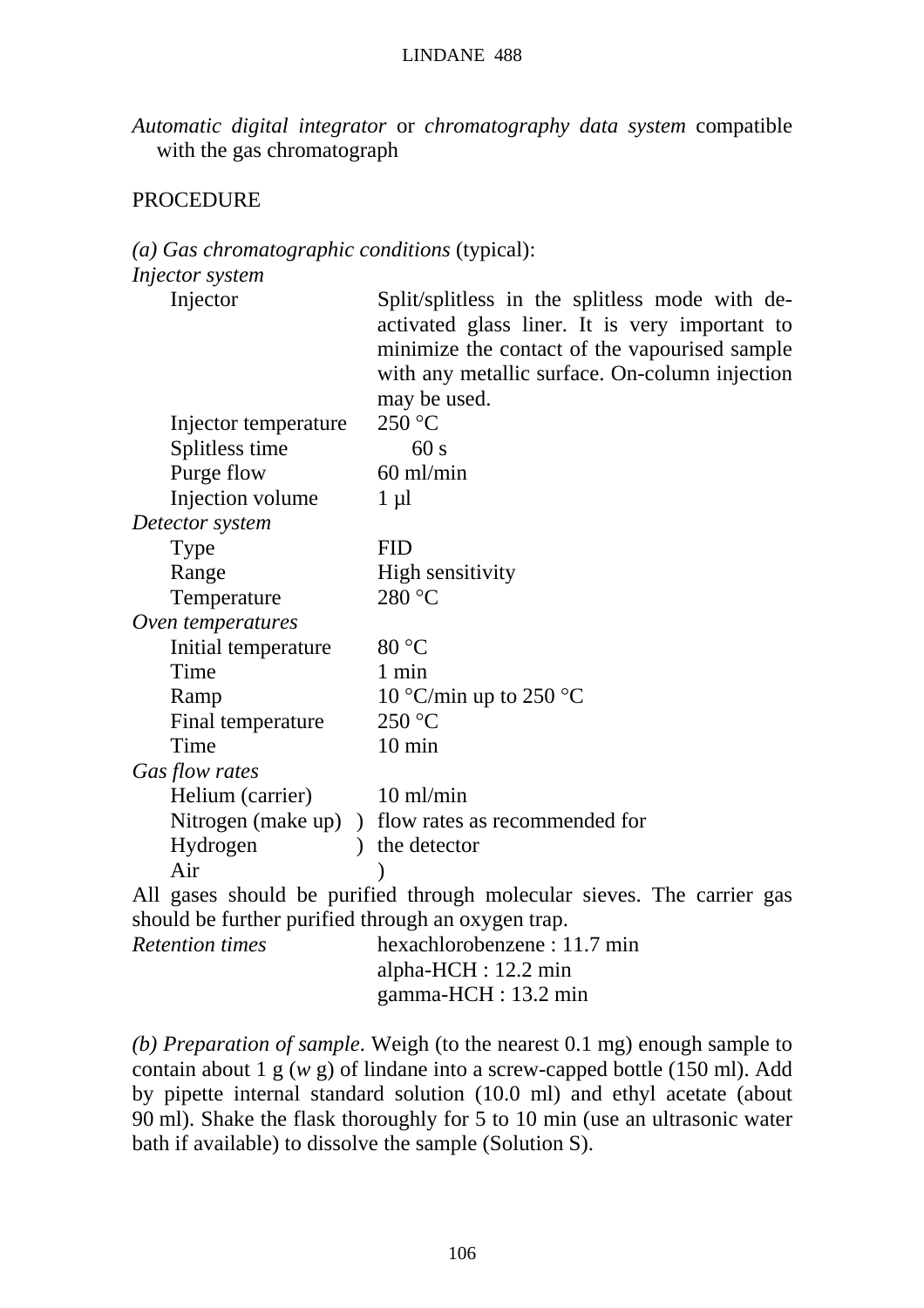Prepare a solution without internal standard by dissolving enough sample to contain about 1 g of lindane in 100 ml of ethyl acetate (Solution  $S_0$ ).

*(c) Equilibration of the system.* Carry out 1 µl injections of Solutions I and  $S<sub>0</sub>$  and check whether there are any interfering peaks from impurities. If there are, try another batch of hexachlorobenzene or make any necessary corrections by MT 114. Inject calibration solutions  $C_1$  and  $C_2$  to equilibrate the system and use the data from these chromatograms to set the integration parameters. Calculate the relative response factors for these injections to check stability of the instrument. Response factors should not differ by more than  $\pm$  1% from the mean.

*(d) Determination*. Inject 1 µl aliquots of the calibration and sample solutions in the following sequence :

 $C_1, S_1, S_1, C_2, C_1, S_2, S_2, C_2$ ....... Determine the peak areas.

*(d) Calculation.* Calculate the relative response factors  $(f_1, f_2)$  for the pair of calibration injections which bracket the sample injections and obtain the mean response factor (*f*).

$$
f_i = \frac{I_r - S - P}{H_s}1
$$

where :

 $f_i$  = individual response factor  $I_r$  = area of the internal standard peak in the calibration solution  $H_s$  = area of the alpha-HCH peak in the calibration solution  $s =$  mass of alpha-HCH standard in the calibration solution  $(g)$ *P* = purity of alpha HCH standard  $(g/kg)$ 

For each sample injection, calculate the alpha-HCH content.

Alpha-HCH content 
$$
=\frac{f - H_w}{I_q - W - I0} 2
$$
 g/kg

where :

 $f =$  mean response factor

 $H_w$  = area of the alpha-HCH peak in the sample solution

 $I_q$  = area of the internal standard peak in the sample solution

 $w =$  mass of sample taken (g)

Take the mean of the two values as the alpha-HCH content in the sample.